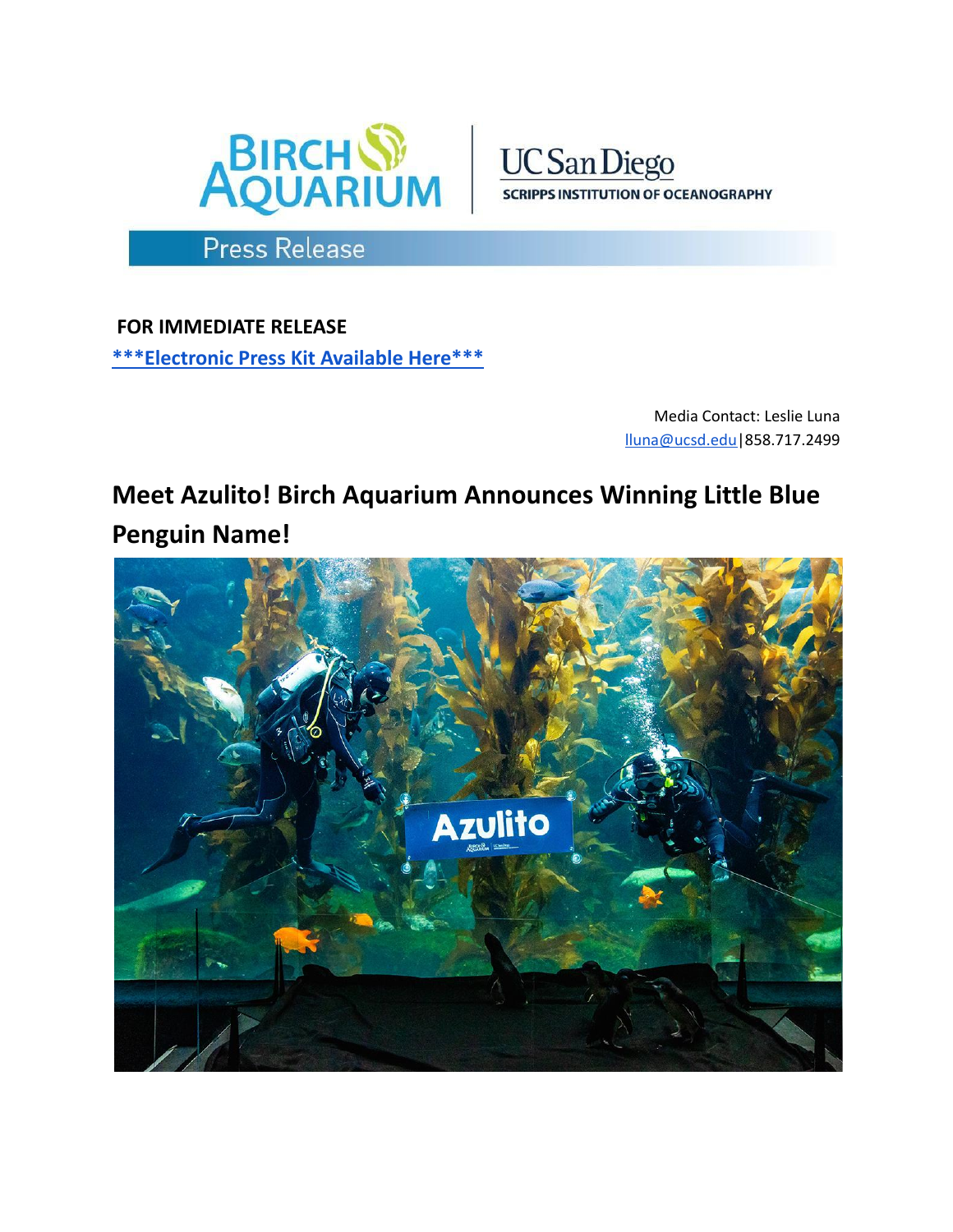**La Jolla, CA (June 3, 2022)** — This morning Birch Aquarium at Scripps Institution of Oceanography at UC San Diego officially named one of its Little Blue Penguins. After receiving nearly 2,500 votes, this charismatic penguin will be named Azulito, which translates to "little blue" in Spanish. The name reveal took place Friday morning in the aquarium's *Giant Kelp Forest*. Divers unfurled a banner underwater with the winning name surrounded by Leopard Sharks, Moray Eels and swaying kelp fronds while some of the Little Blues looked on.

"This is the first time we have invited the public to help name one of our animals. So, it was a special moment for aquarium fans as well as our staff. We hope this is the beginning of a long tradition of naming our penguins," said Kayla Strate, lead penguin aquarist. "We want to thank everyone who submitted a name online. Azulito is the perfect fit for this tiny penguin and we love that it's a nod to our binational region."

Voters were asked to choose between five names — each option with unique ties to San Diego, Scripps Oceanography and UC San Diego — during a naming campaign that launched on World Penguin Day (April 25). Azulito won by a landslide with 924 votes. Diego trailed behind with 588 votes and Flip came in third with 438, followed by Triton and Torrey with 234 and 281 votes, respectively.

Later this month, Azulito — along with Magic, Nero, Persimmon, Reka, Cornelius and Katie — will move into their new home. Guests can meet Azulito and the rest of the colony starting July 12 when *Beyster Family Little Blue Penguins* opens.

The 2,900 square foot exhibit follows the world's smallest penguins on their journey from hatchlings to adults, highlighting the challenges they face in a changing climate while celebrating the features that make Little Blues so unique (and adorable).

Penguin lovers will now be able to spend more time with the aquarium's newest residents when the aquarium's summer hours kick off on July 1. The aquarium will stay open until 7 p.m. daily, from July 1 to September 5, 2022.

*Beyster Family Little Blue Penguins* is included in the cost of general admission to Birch Aquarium which is \$24.95 for adults and \$19.95 for children ages 3-17. Tickets for July are now available online. Advanced reservations are required for all guests, including members. Visit [aquarium.ucsd.edu](https://aquarium.ucsd.edu/) for more information or to make a reservation.

\*\*\*

## **About Birch Aquarium at Scripps**

Birch Aquarium at Scripps is the public exploration center for Scripps Institution of Oceanography at UC San Diego. Perched on a bluff overlooking the Pacific Ocean, Birch Aquarium features the groundbreaking work of Scripps Oceanography and UC San Diego scientists as well as conservation